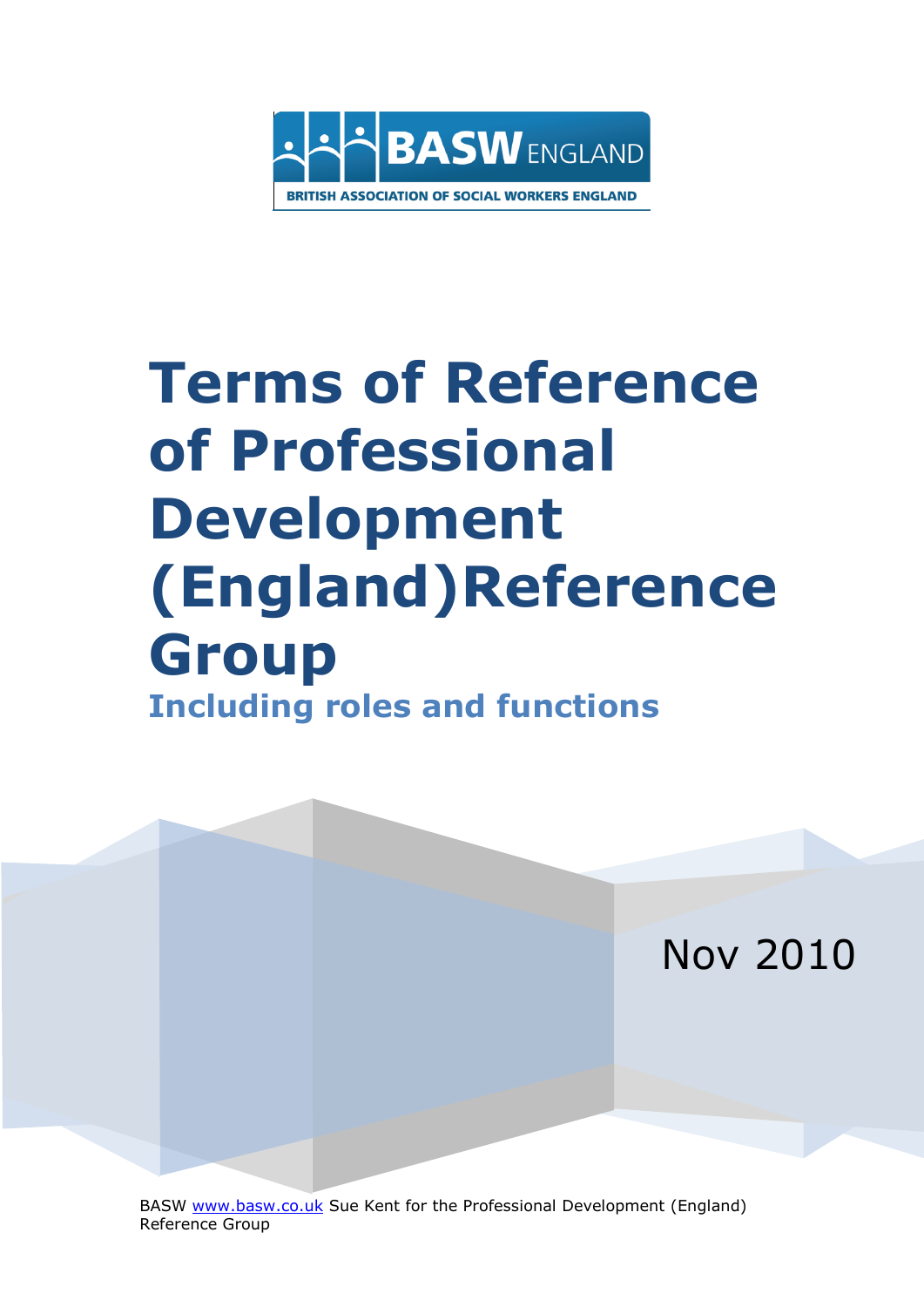

#### **British Association of Social Workers Professional Development (England) policy reference group Terms of reference and roles and functions**

## **1. Introduction**

The Learning and Development Group was set up in November 2010 by the BASW England Committee in order to assist in the carrying forward of the England Development Plan, specifically by providing a focus for learning and development. This paper describes the functions of the Learning and Development Group, its remit and the processes of its functioning. The group was re-named as the Professional Development (England) group in 2013.

## **2. Membership**

The Reference Group will consist of approximately 10 members, who will communicate regularly in a variety of ways, mainly by email and by phone. Members of the group will be BASW members, although non BASW members can be co-opted as temporary members for specific matters. The reference group will develop working groups as necessary and will engage as many BASW members as possible in these working groups.

2.2 The membership will be endorsed by the England Committee and effort will be made to ensure that membership reflects the range of Social Workers in this field.

2.3 Members will serve for an initial period of two years, which can then be renewed for a further two year period. There may be exception to this when it would mean a high number of people leaving the reference group at once. Co-options onto working groups for specific pieces of work are expected.

2.4 The reference group will have a Chair, or convenor and a BASW Professional Officer will offer support. The Chair (or another representative) will represent the reference group on the England Committee. If the chair / convenor is not able to participate at the England Committee a deputy will be appointed.

2.5 The reference group will encourage a wide participation of BASW members in the work of the reference group. This will be facilitated by posting work plans, minutes of meetings and other relevant documents on the BASW web site. In addition, where appropriate, e bulletins and e surveys will be conducted.

BASW members can apply to belong to the group, by stating their areas of interest and knowledge. Applications for membership of the reference group will be decided by the group itself. In the event of there being a greater demand for places on the group than vacancies people will be encouraged to participate in working groups.

## 2.6 Frequency of meetings

The group will meet normally meet annually on a face to face basis and up to 6 times a year by teleconference. The teleconferences are to be held approximately two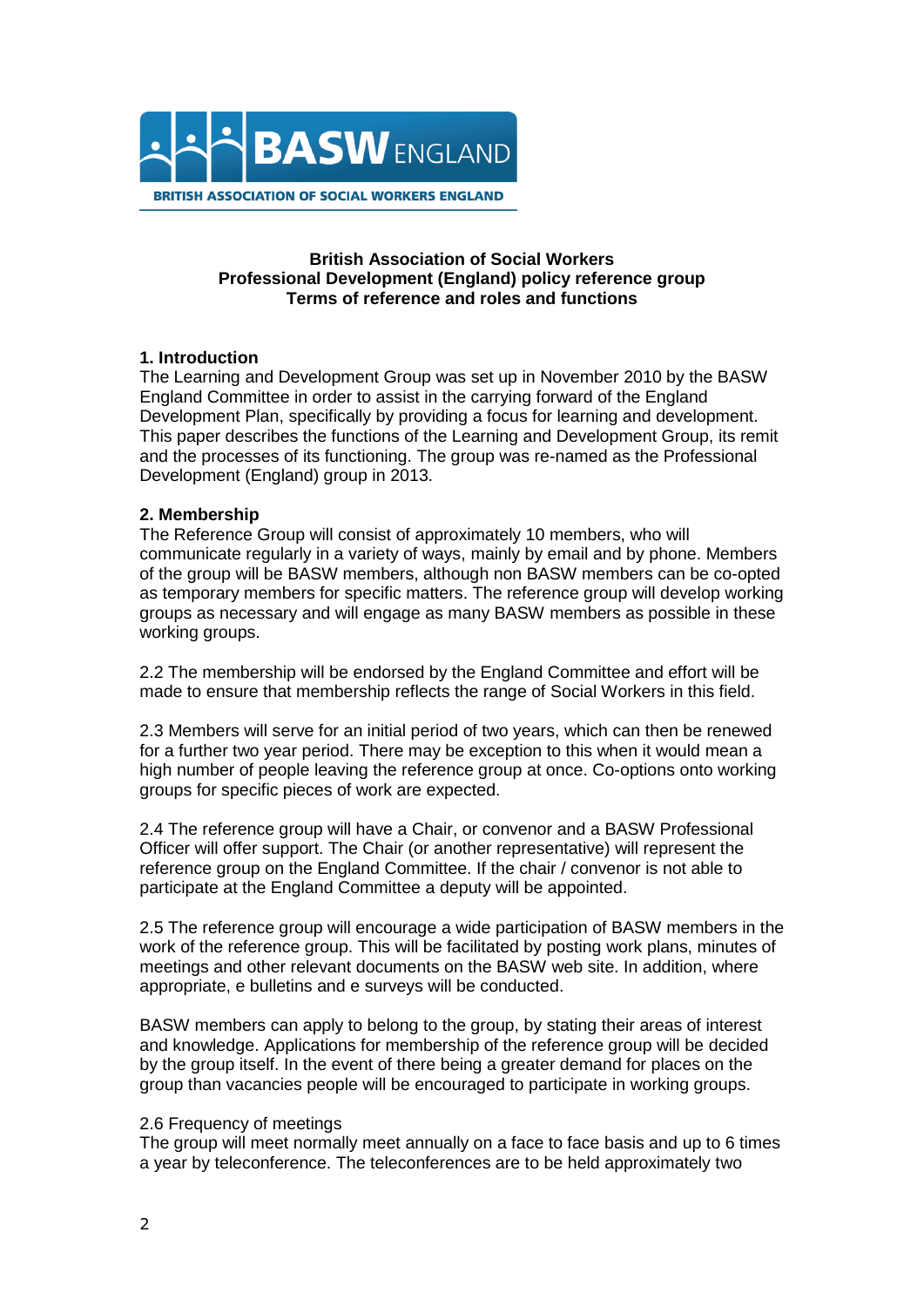weeks before England Committees to enable the reference group to respond to appropriate agenda items and to propose appropriate agenda items.

## **3. Activities**

The reference group will:

3.1 Prioritise learning and development issues from the BASW England Development Plan and actions to be taken<sup>1</sup>

3.2 Respond to local and national issues and developments by contributing to

consultations, working parties and groups outside BASW, using alliances with other groups and links with the media.

3.3 Contribute to BASW policy development and to raising standards in Social Work practice.

3.4 Uphold BASW principles on equal opportunities and anti-oppressive practice.

3.5 Provide regular feedback to England Committee of work undertaken, decisions

taken and actions planned and link with other parts of BASW to work together and ensure there is no duplication of work.

3.6 Provide an annual summary of its work for inclusion in BASW Annual Report.

## **4. Administration**

A Professional Officer will take responsibility, in consultation with the chair, for agendas of meetings, recording of meetings, distribution of relevant documents.

## **5. Oversight**

The England Committee may review the work of the Professional Development (England) Reference group and direct its work in line with the England Development Plan and Association's Strategic Priorities.

## **6. Roles and Functions**

6.1 The Professional Development (England) reference group derives its mandate from the agreement of the BASW England Committee to establish reference groups to support the work of the England Committee.<sup>2</sup>

6.2 Defining Learning and Development for the purposes of the reference group. Learning and Development is defined as:

*"All learning and development including: the social work degree and all post qualification learning and development, including accredited learning".*

Included in the above definition is learning that takes place through supervision, non accredited courses, reflection, reading, peer networking.

-

 $<sup>1</sup>$  See Appendix 1</sup>

<sup>&</sup>lt;sup>2</sup> The England Committee of November 2010 established reference groups to: "... play a key role in deciding on areas for BASW to comment, produce guidance and information and develop policy". In addition "Reference Group members would take part in temporary, task-focussed Working Groups. The working groups will draw in the expertise of BASW members, who may or may not be members of a reference group. Reference groups and working groups will meet face to face annually and to meet by teleconference in between". As part of the 2010 to 2011 England Development Plan an exploration will be made as to whether the reference group should be England wide or UK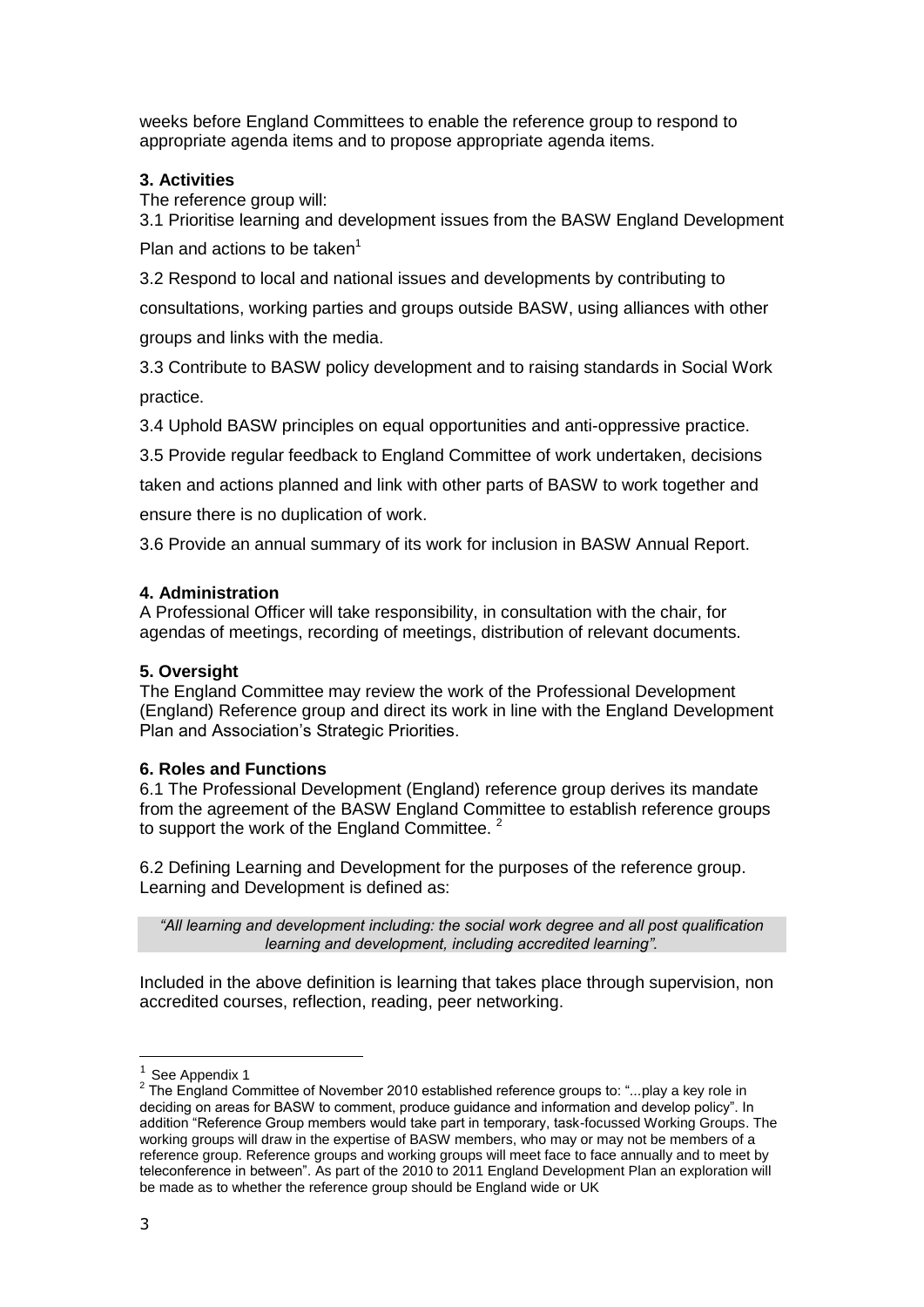6.3 Continuing professional development (CPD)

The CPD aspect of learning and development generally is accepted as applying to post qualifying learning. The CPD aspect of the reference group will occupy a major part of its role.

The reference group have adopted the Skills for Care and CWDC definition of CPD (below):

"CPD is an on-going, planned learning and development process, which:

- enables workers to expand and fulfil their potential
- contributes to work-based and personal development
- can be applied or assessed against competences and organisational performance
- includes any activity that increases knowledge, experience and

understanding, improves performance and contributes to lifelong learning".

(Skills for Care and CWDC 2010)

The Skills for Care and CWDC strategy states that CPD to be of benefit to individual social workers and employers needs to be looked at and implemented within organisations strategically.<sup>3</sup>

6.4 Identifying priorities for the Learning and Development Group The Professional Development Group will identify each year, in consultation with the England Committee, the priorities for the year. (This process should commence in the summer and be confirmed by a autumn meeting of the England Committee).<sup>4</sup>

## **7.Relationship with other BASW groups**

7.1 Relationship with the Policy, Ethics, Human Rights Committee The Policy, Ethics and Human Rights Committee is a UK group, charged with leading on UK policy issues. It is the understanding of the L and D group that the work of the L and D group would only be referred to the UK group for advice as an when the L and D group deemed it would be helpful. Individual members of the UK Policy, Ethics and Human Rights group could of course be included in working groups of the L and D reference group. The UK Policy, Ethics and Human Rights committee can also request the L&D reference group to consider certain areas/issues.

7.2 Relationship with the Policy and Publications Board

If the reference group produce material for publication (and the concept of publication needs to be defined as to whether it includes publication by internet) then consideration needs to be made to what material is referred to the Policy and Publications Board. Advice will be sought on this issue. However the definition of 'publication' does not extend to discussions taking place on a BASW members-only forum

-

 $3$  For details of the CPD strategy see Appendix 2

<sup>4</sup> Priorities for 2010-11 These are described in Appendix 3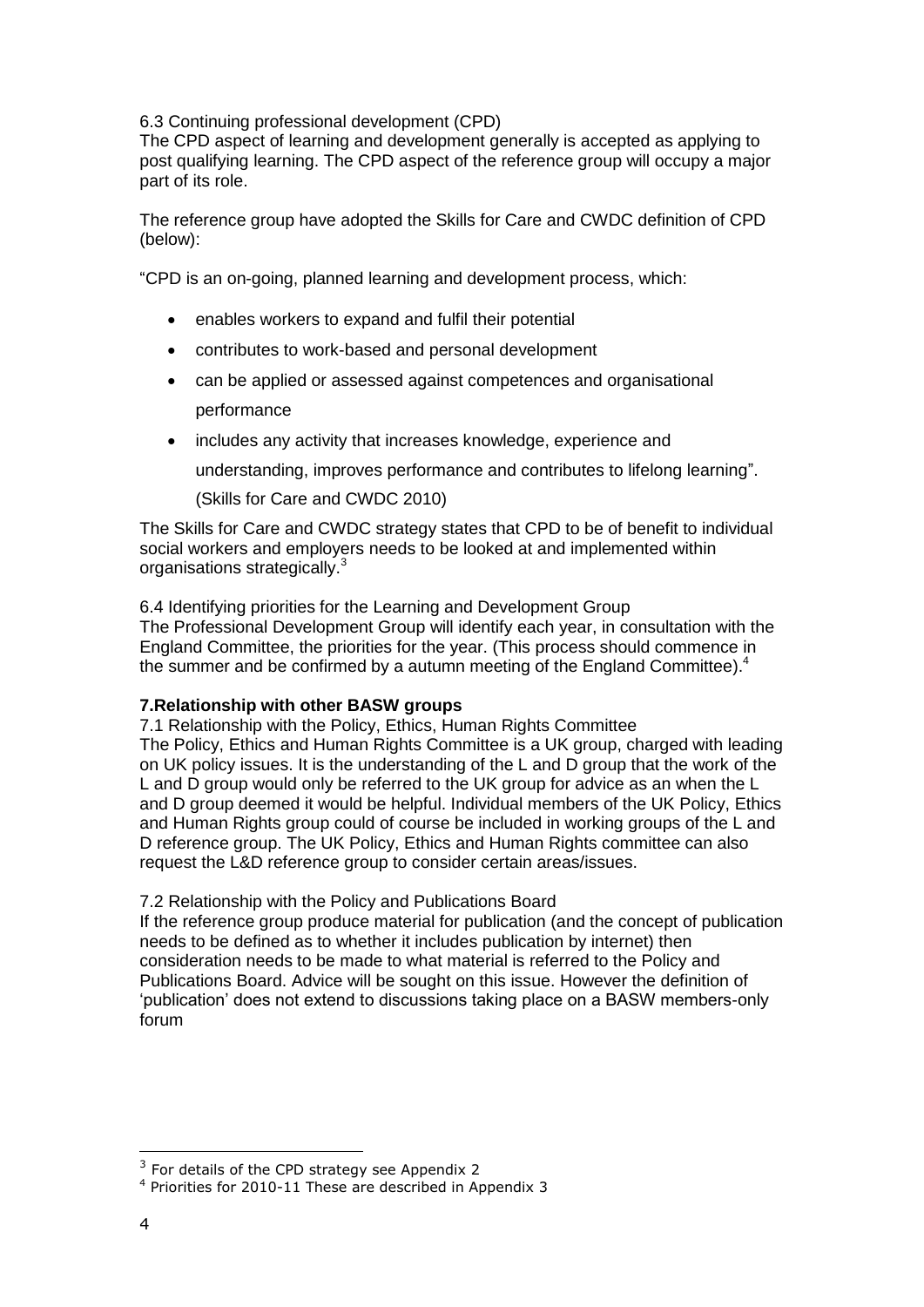## **Appendix 1 Links to the England Development Plan**

The main driver for the reference group will be the England Development Plan. The proposed work of the L and D reference group will support major aspects of the Development Plan. For 2010 – 11 these aspects include:

**Objective 1.** Recruitment of more BASW members and retention of members. An active L and D group should have a positive impact on recruitment and retention of BASW members. The group will be able to:

- provide expert commentary on L and D issues
- develop policies and tools on L and D issues to support members
- provide advice to members
- raise the profile of BASW in the media therefore attracting people to join
- liaise with other organisations, including universities on L and D issues therefore raising BASW profile.

**Objective 2** – engage with members. The L and D group should have a positive impact on member engagement by providing an avenue for members to become involved in learning and development.

The work of the group will provide a service that members will benefit from.

**Objective 3** More influence. The L and D group will strive to influence other organisations, Government and other policy makers on L and D issues

**Objective 4** Policy documents. The Professional Development group will contribute to the plan to have at least 10 policy documents produced this year. The group will also contribute to hosting seminars / conferences as appropriate and contribute to the BASW engagement with the SWRB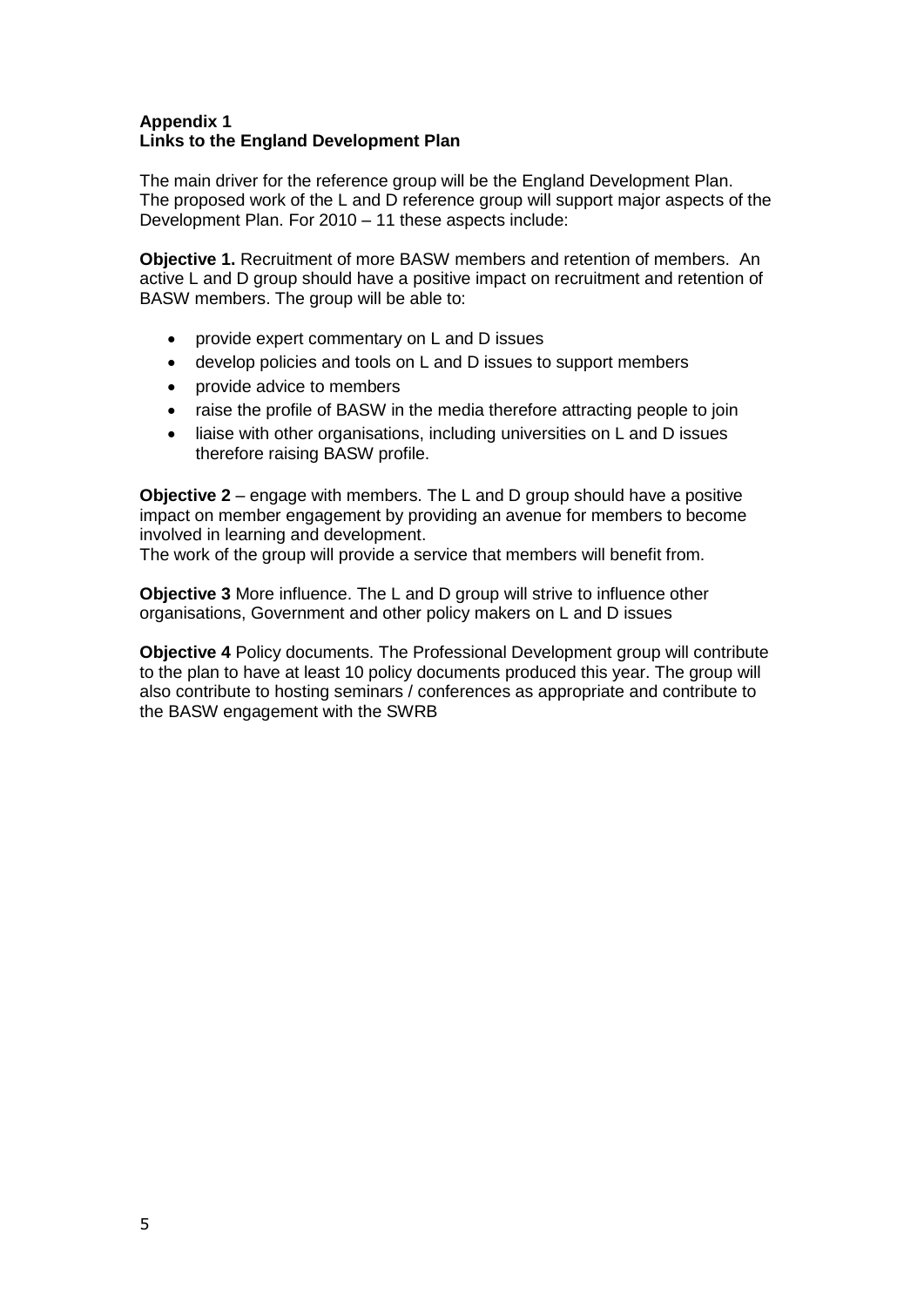## **Appendix 2**

A CPD strategy for employers has a number of outcomes:

- support continuous improvement and delivery of integrated services to put individuals and their families at the centre of care
- improve recruitment and retention and provide career pathways
- provide employers with structures that support their responsibilities for developing a competent workforce and to achieve training and qualifications requirements
- support the development of learning organisations
- meet requirements for registration and re-registration with the General Social Care
- Council and other regulatory bodies
- improve the effectiveness, quality and relevance of learning
- encourage the use of a range of flexible learning and development approaches to strengthen work-based learning
- align CPD activities with the national qualifications framework and national occupational standards.

For workers the strategy should:

- maintain and develop skills and knowledge to do their particular job
- help to change practice for new roles or working in a different environment
- provide personal development plans which will promote lifelong learning
- help to meet requirements for registration and re-registration
- motivate them to learn, build confidence and self-esteem
- expand and develop new areas of competence, which might be for their existing job or to develop their careers
- develop the skills to reflect on and improve their practice
- enable workers to contribute and influence practice knowledge and development
- provide opportunities for career progression, whether this is sideways, to another level or a different sector. (Skills for Care and CWDC)